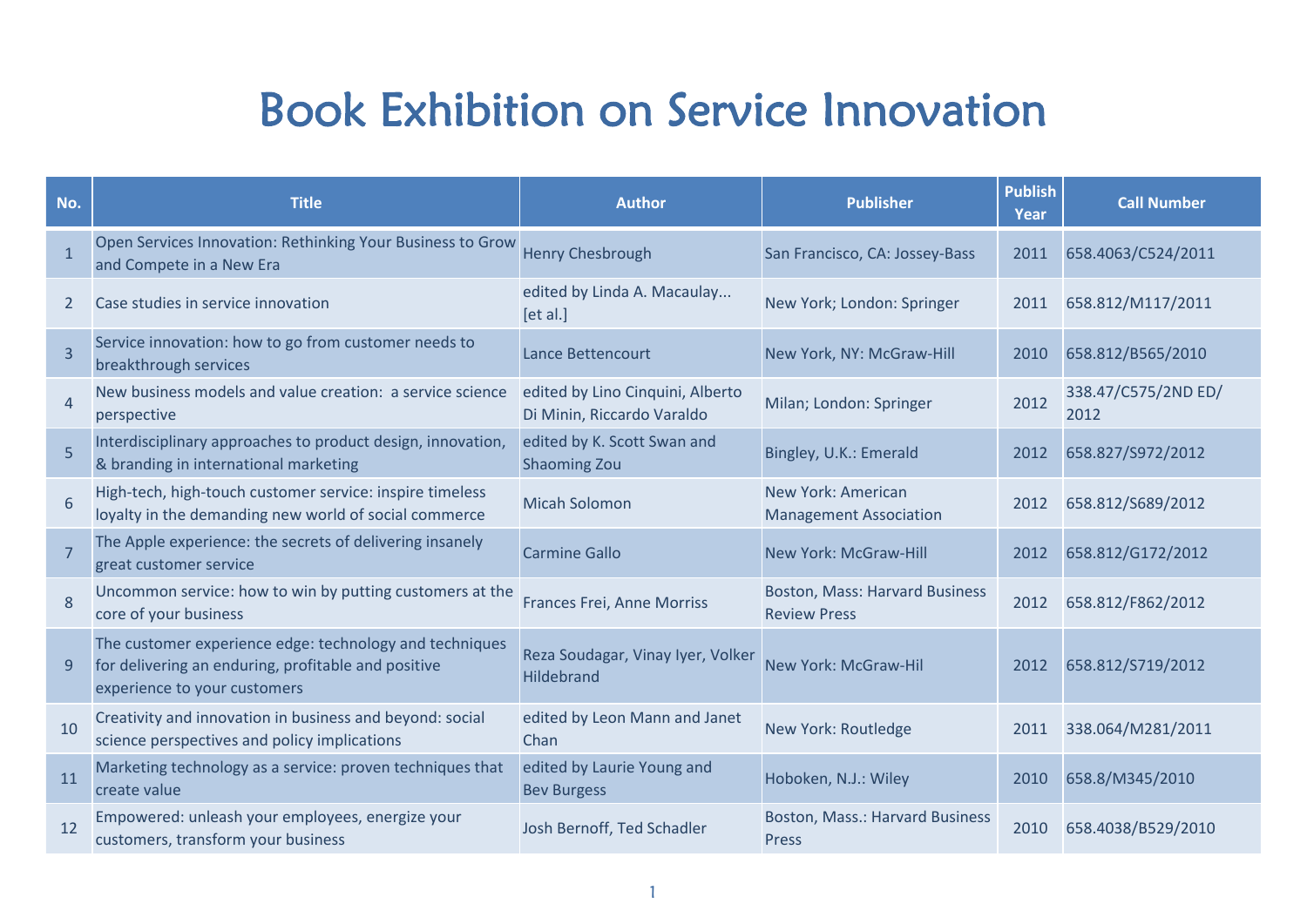| 编号 | 书名                            | 作者                               | 出版社           | 出版<br>时间 | 索书号                    |
|----|-------------------------------|----------------------------------|---------------|----------|------------------------|
| 13 | 现代服务企业的服务创新                   | 张晶敏著                             | 大连: 东北财经大学出版社 | 2012     | 338.40951/Z124/2012    |
| 14 | 中国制造业服务化: 理论、路径及其社会影响         | 何哲,孙林岩著                          | 北京: 清华大学出版社   | 2012     | 338.47670951/H221/2012 |
| 15 | 聚合管理: 网络时代的汽车服务企业创新之道         | 许正文著                             | 北京: 机械工业出版社   | 2009     | 338.476293/X917/2009   |
| 16 | 服务业创新体系研究                     | 刘建兵,柳卸林著                         | 北京:科学出版社      | 2009     | 658/L758/2009          |
| 17 | 制造业发展与服务创新: 机理, 模式与战略         | 蔺雷著                              | 北京:科学出版社      | 2008     | 338.4767/L555/2008     |
| 18 | 服务创新                          | 蔺雷著                              | 北京: 清华大学出版社   | 2007     | 658.8/L555/2ND ED/2007 |
| 19 | 中国服务业发展报告: No. 5 中国服务业体制改革与创新 | 何德旭主编                            | 北京:社会科学文献出版社  | 2007     | 338.40951/J442Z        |
| 20 | 传承服务创新: 华东师范大学图书馆学术文存         | 主编黄秀文;副主编印永清,<br>钱遒立             | 北京: 北京图书馆出版社  | 2007     | 027.051/H907/2007      |
| 21 | 移动金融: 创建移动互联网时代新金融模式          | 李麟,钱峰著                           | 北京: 清华大学出版社   | 2013     | 332/L205/2013          |
| 22 | 移动商务服务                        | 赵欣艳等编著                           | 北京: 人民邮电出版社   | 2013     | 658.84/Z338/2013       |
| 23 | 转型与崛起:全球视野下的中国服务经济            | 张祥著                              | 北京:社会科学文献出版社  | 2012     | 338.40951/Z212/2012    |
| 24 | 骑着轮子奔跑: 一个超越服务边界的商业传奇         | 克里斯 · 赞恩著;陶金译                    | 北京:中华工商联合出版社  | 2012     | 658.812/Z28=1/2012     |
| 25 | 客戶忠诚的秘密: 感动服务提升企业竞争力          | 吴宏晖著                             | 北京: 北京大学出版社   | 2012     | 658.812/W792/2012      |
| 26 | 香港商业银行服务管理智慧                  | 黄兰民著                             | 北京:经济管理出版社    | 2012     | 332.120685/H854/2012   |
| 27 | 服务大转移: 抓住离岸外包的最后机遇            | 罗伯特 E. 肯尼迪, 艾杰·夏尔马<br>著;丰祖军,雷伟艳译 | 北京: 清华大学出版社   | 2012     | 658.4058/K351=1/2012   |